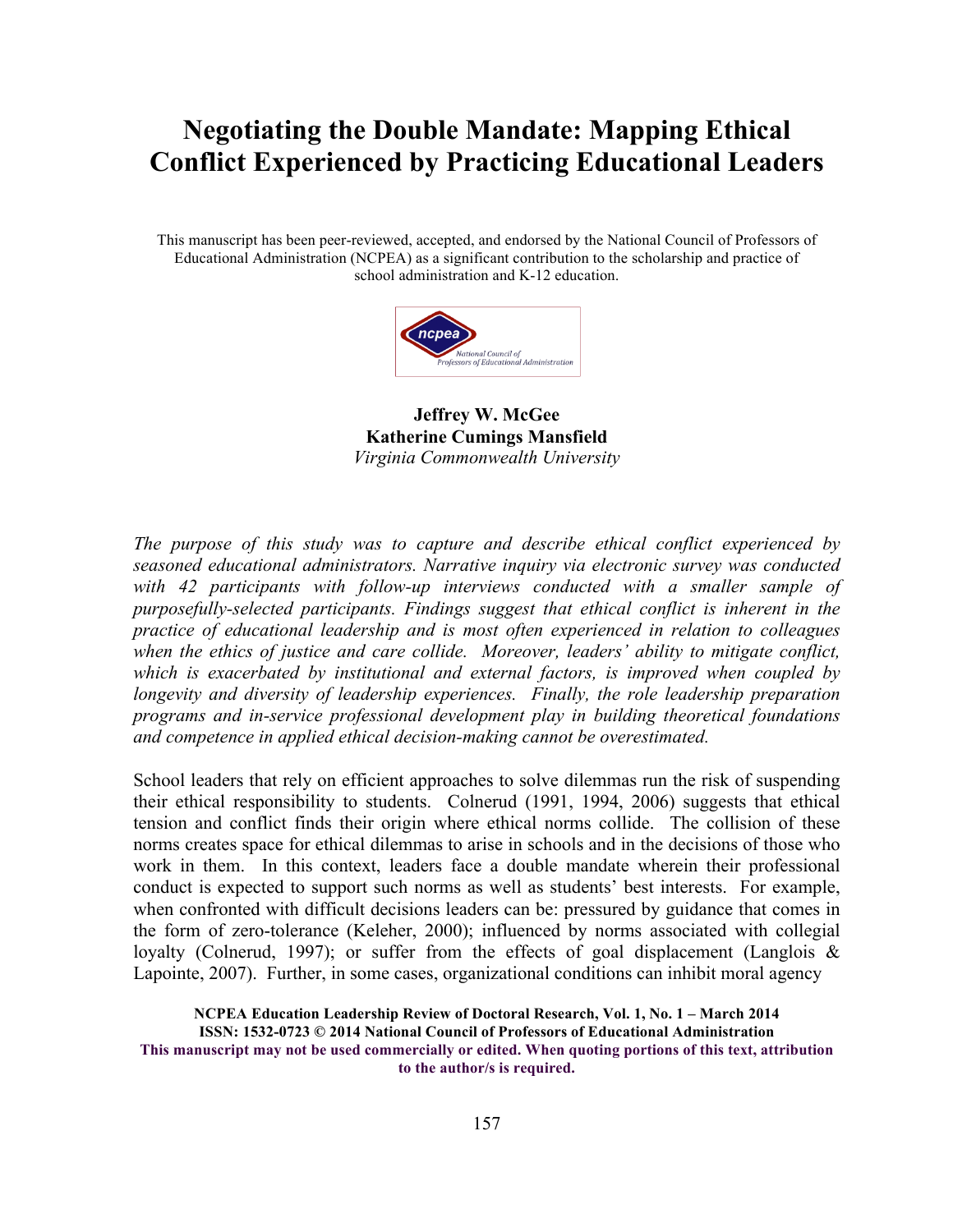or make inaction legitimate (Samier, 2008). While the literature suggests a multiple ethical approach can help leaders to make important decisions, such an approach does not dissipate conflict, but rather, can generate ethical conflict given that students, parents, colleagues and leader all have a certain ethical standing and do not always agree in terms of best interests.

Reconciling value-laden perspectives to promote moral ends is an ongoing problem in educational leadership and an important area of inquiry to which this project hopes to contribute. Although similar research has been conducted within the teaching profession (Colnerud, 1997; Pope, Green, Johnson, Mitchell, 2009), research is relatively slim that employs ethical theory to interpret conflict experienced by practicing educational leaders or relate their experiences to their personal and professional background and school context. Moreover utilizing the "critical incident technique" as a tool for capturing school leaders' ethical conflicts has not been assessed. This research aimed to fill these gaps.

#### **Purpose and Research Questions**

The purpose of this research (McGee, 2013) was to capture and describe ethical conflict experienced by practicing educational leaders through a multidimensional theoretical lens. From this basis the following questions were investigated:

- 1. What is the nature of ethical conflicts that practicing educational leaders experience?
- 2. How does the nature of these ethical conflicts relate to leadership background?
- 3. How does the nature of these ethical conflicts relate to school context?

In addition to the above questions, this research also sought to explore the utility of the "critical incident technique" (Flanagan, 1954) to capture ethical conflict as perceived by seasoned educational administrators, as well as to forward recommendations for: leadership preparation programs; in-service professional development, and; future research endeavors. Before moving forward, it is important to share definitions of terms that were used throughout the research process.

#### **Definition of Terms**

**Double mandate.** Educational leaders can be conflicted by the normative-descriptive binary. In other words, leaders can be simultaneously informed by the way things *ought* to be and by the way things are. Such conflict can make it difficult to support students' best interests.

**Ethics and morality.** *Ethics* derives from the Greek, *ethos,* that implies individual actions, while the term, *morality* derives from the Latin, *mores,* that implies group customs. While some view individual ethics as a means to promote social mores (Robbins & Trebicht, 2009), others recognize that balancing personal, group, and professional ethics can involve competing interests (Starratt. 1991).

**Benevolence and beneficence in ethical decision-making.** Benevolence refers to a cognitive macromoral concept that resides at the communal level (Rest, Navarez, Bebeau, & Thoma, 1999). Benevolence has to do with sympathizing with others and taking action as a result. Benevolent decision-making favors fairness and equity rather than contextualization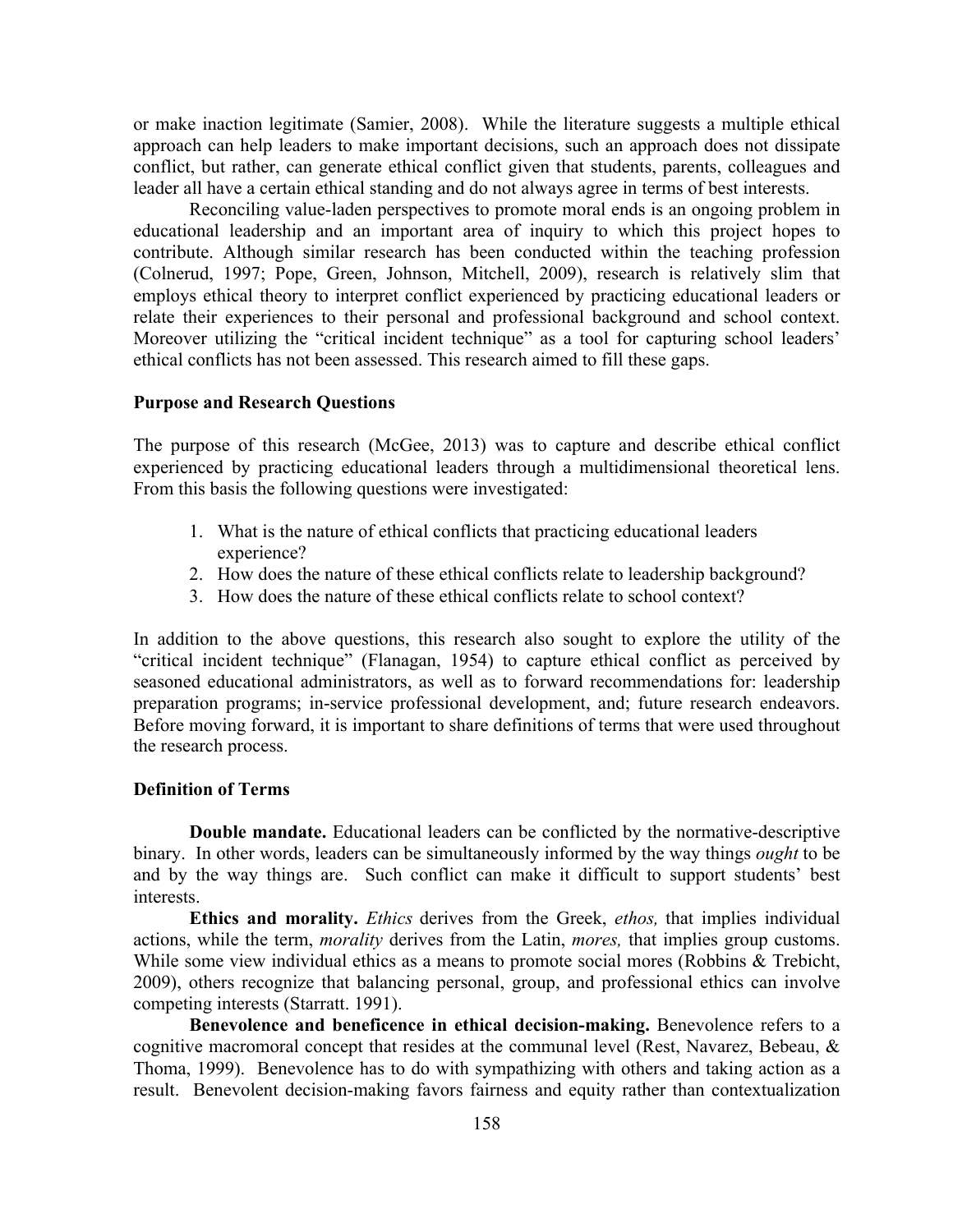and intimacy. While educational decision-making grounded in benevolence can be efficient, it is not necessarily sensitive to individual student needs. Thus, leaders who practice this brand of decision-making risk compromising their ethical responsibility to students.

Beneficence, on the other hand, is action taken on behalf of others for the purpose of promoting their well-being. Beneficence is an affective micormoral concept that resides at the level of the individual (Rest et al., 1999). Beneficent decision-making issues from high levels of contextualization and intimacy that originates empathic volition that moves one to take action on behalf of another. Beneficent educational leaders are sensitive to individual student needs and take action to promote their well-being.

**Ethical Dilemma.** An ethical dilemma is a social situation that involves a conflict between imperatives such that supporting one often results in transgressing the other.

#### **Literature Review**

Colnerud (1994) suggests that ethical tension and conflict finds its origin where ethical norms collide. In this context, educators face a double mandate wherein their professional conduct is expected to support both ethical norms as well as individual students' interests. The collision of these norms creates space for questionable situations to arise in schools that can taint the decisions of those who work in them. In such cases, educators who have a singular ethical focus can rely on one ethic at the expense of others. Colnerud's (1997) descriptive study of professional ethics in teaching found that ethical conflict "in relation to pupils, parents, and colleagues" can jeopardize the well-being of students (p. 630). Similarly, supporting the best interests of students is an important responsibility of educational leaders.

Of particular relevance to supporting the best interests of students are the work of Starratt (1991) and Shapiro and Stefkovich (2011). Starratt proposes a multidimensional ethical framework that includes the ethics of justice, critique, and care. Shapiro and Stefkovich add to this an ethic of profession that results when the ethics of justice, critique, and care are merged. At the heart of the ethic of profession is consideration of the best interests of the student. The determination of the best interests of the student can involve applying the ethic of profession to three thoroughly contextualized best interest correlates; that is, rights, responsibility, and respect (Stefkovich & O'Brien, 2004).

### **The Ethic of Justice**

The ethic of justice focuses on the laws and rules that govern society and on the accompanying rights of individuals. Justice reasoning is a source of the uniformity that is typically found in decision-making in schools. For example, some school leaders adhere to the deontological perspective that forwards the non-relativist belief that all people are moral agents and therefore, ought to be respected. Thus, breaking rules that may jeopardize the rights of other moral agents, even if it serves a greater good, is not an option (Strike, Haller, & Soltis, 1998). On the other hand, theorists such as Beauchamp and Childress (1994) advance a view that has its roots in utilitarianism. For those who align with this approach, rules are guides; and depending on the probable outcome of a situation, the rules may be violated. A useful way to describe the utilitarian perspective is via the principle of benefit maximization (Strike et al.) or choosing action bearing the greatest amount of benefit to as many people as possible.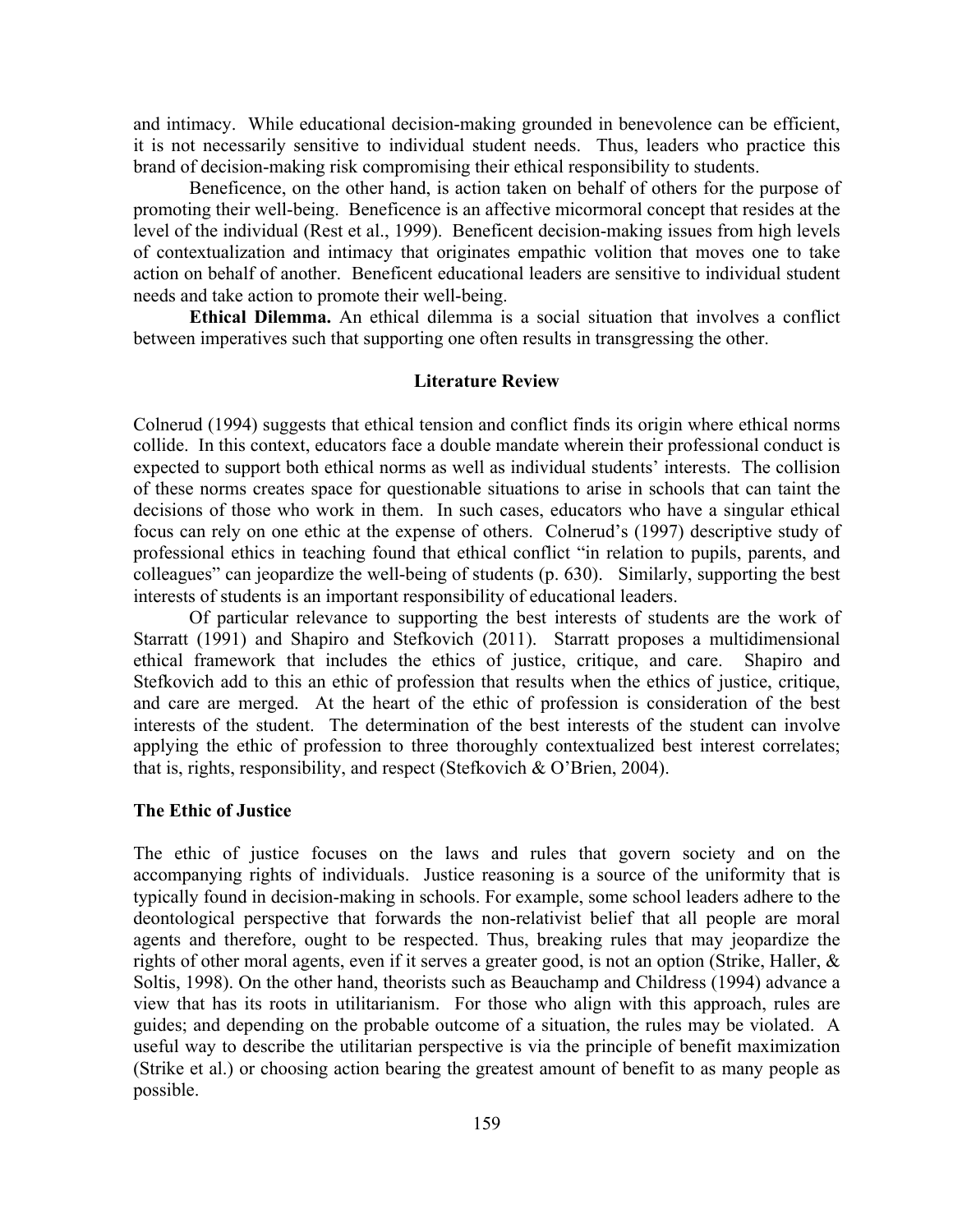# **The Ethic of Critique**

Senge, Cambron-McCabe, Lucas, Smith, Dutton, and Kliner (2000) relate that the creative process is a powerful driver of innovation. Integral to the creative process is tension; that is, wherever there is tension can also be found an intention toward resolution. Thus, the ethic of critique highlights and relaxes the embedded tensions in the ethic of justice. The ethic of critique "takes aim at mindsets, structures, and practices that promote reproduction of the status quo" (Mansfield & Newcomb, 2014) and exposes the origins of privilege that legitimize social arrangements (Starratt, 1994). Educational leadership scholars who forward the importance of critique also emphasize the importance of purposeful action to create change at the macro level (Mansfield & Newcomb).

#### **The Ethic of Care**

Similar to the way that critique supplements justice reasoning, the ethic of care interpenetrates the ethic of critique. Rather than pursuing macro-social aims, the ethic of care features a micromoral orientation aimed toward the nurturance of relationships. The ethic of care grew out of feminist scholarship and unlike the ethic of justice that locates law and order at its core; the ethic of care considers caring as foundational to ethical decision-making (Marshall, 1995; Noddings, 2008). Conceptions of uniformity that are typically assumed to be the foundation of decision-making in schools can ignore the ethical diversity that exists in them. In this context, it is possible for decisions to be made at the expense of the child's best interests. Thus, "caring has an uncertain status in competition with other values or norms" (Colnerud, 1997, p. 634).

#### **The Ethic of Profession**

Many professions such as law, medicine, and business have adopted codes of ethics that serve as guides or rules to be followed to advance professional practice. These normative codes typically outline high ideals toward which professionals ought to strive. Such codes of ethics can be normative or descriptive (Colnerud, 1997). Normative codes outline how things ought to be and descriptive codes outline how they are. The abstract nature of normative codes can limit their value in practice (Langlois, 2004; Shapiro & Stefkovich, 2011). Campbell (2001) "illustrates the difficulty, if not the impossibility, of applying ethical standards to actual situations in any professionally and ethically satisfying way" (p. 395). A more profound rendering of professional ethics may result through the blending of normative and descriptive ethical approaches. Working from this point of view, Campbell supplements empirical evidence with "first person narrative responses to the evidence" to offer that while professionals cannot recite relevant ethical codes, "most of us live lives in which we rarely have to stop to think how not to break the law" (p. 395). Her point here is to show that the moral core of the education profession reflects deeply embedded personal and public principles that ought to make codes of ethics independently irrelevant. Campbell goes on to suggest, "Professional ethics cannot be imposed, for by their nature they must be internalized to become part of the collective consciousness and the individual conscience" (p. 396). Her argument brings out a point of view in which normative and descriptive aspects reside in interdependence with each other. This point of view signals toward the work of Shapiro and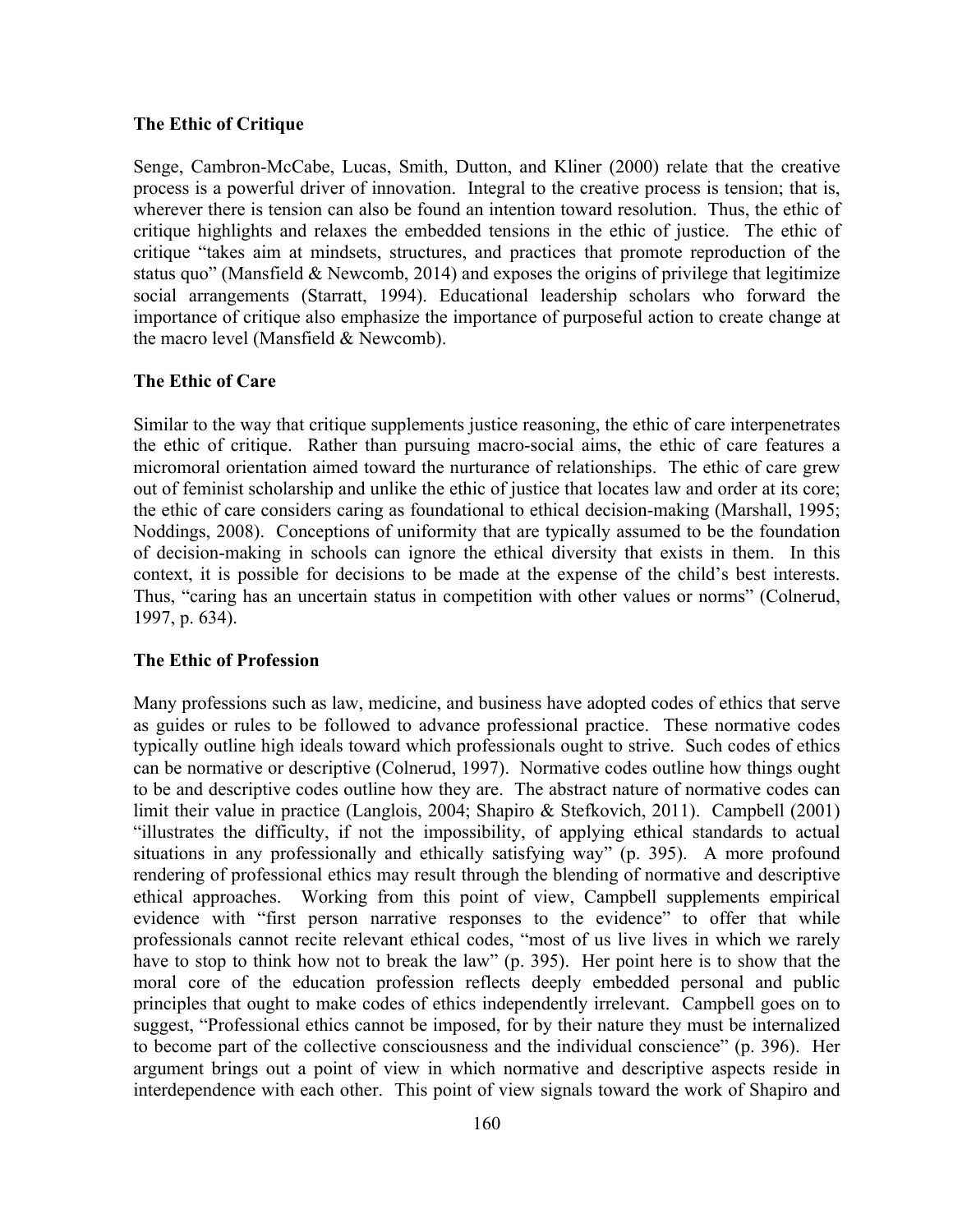Stefkovich in the area of professional ethics in education and away from other fields such as law and medicine.

Shapiro and Stefkovich (2011) suggest that educational leaders must consider the moral aspects unique to the profession and that by combining the ethics of justice, critique, and care into an ethic of profession, educational leaders can be equipped with a tool of ethical decision-making that can help them to "leave behind any simplistic notions of right and wrong or good and bad" en route to dealing with the complexity of the post-modern world (p. 184). The ethic of profession can be understood to consist of a personal code of ethics coupled with a professional code of ethics. For example, Shapiro and Stefkovich suggest that in order to deepen the ethic of profession, leaders should "write out personal and professional ethical codes and compare and contrast their two codes" to determine where the personal and professional diverge and coalesce. This results in an internal dialogue that can make hidden code visible. Likewise, Sockett (2006) makes some relevant points in terms of unearthing personal ethics. He believes that the process issues from the Aristotelian concept of "*eudaimonia"* (p. 12 [italics in original]) or the thought that existing as a human being entails taking responsibility for the kind of person one becomes. Similarly, Starratt (2004) proffers a view of authenticity and advises that school administrators "bring themselves, including their deepest convictions, beliefs, and values, to their work" (p. 65). In addition to being barely discernible, Starratt goes on to suggest that authenticity is difficult to articulate because "it is so foundational, so close to the bedrock of moral motivation that it is rarely analyzed in its essential elements" (p. 66). Pertinent to both of these accounts of personal ethics is the concept of personal mastery made relevant by Senge (1990). Both Sockett and Starratt envision personal ethics as the simultaneous process of unearthing individual aspiration and awareness. To imagine is to intend toward something generally considered to be external, while the concept of the self typically points toward something internal. As a result, curiosity leads one to imagine, which informs self-awareness and development. This dual awareness of the external and internal creates a tension that by its nature seeks resolution through development.

# **Methodology**

As the above literature review suggests, the most effective way to investigate issues of professional ethics is by studying them in relation to the interactions agents have with those in their professional life. Moreover, the literature suggests taking an applied ethics approach, viewing and interpreting participants' stories via a multidimensional theoretical lens. Thus, a qualitative approach whereby active school leaders share their experiences with ethical decision making in their own words was deemed the best approach, along with utilizing an interpretive lens that takes a more holistic approach to conducting research in naturalistic settings.

#### **The Multidimensional Ethical Framework**

Applied ethics signals a path away from the tenants of pure reason and toward an acknowledgement that human factors such as affect supplement reason to form a more complete picture of ethical functioning. The present work subscribes to the notion that there should not be a dividing line between affect and cognition (Blasi, 1983), and that, in reality, attempting to divide affect from cognition is impossible and thus, a false binary. Rather, the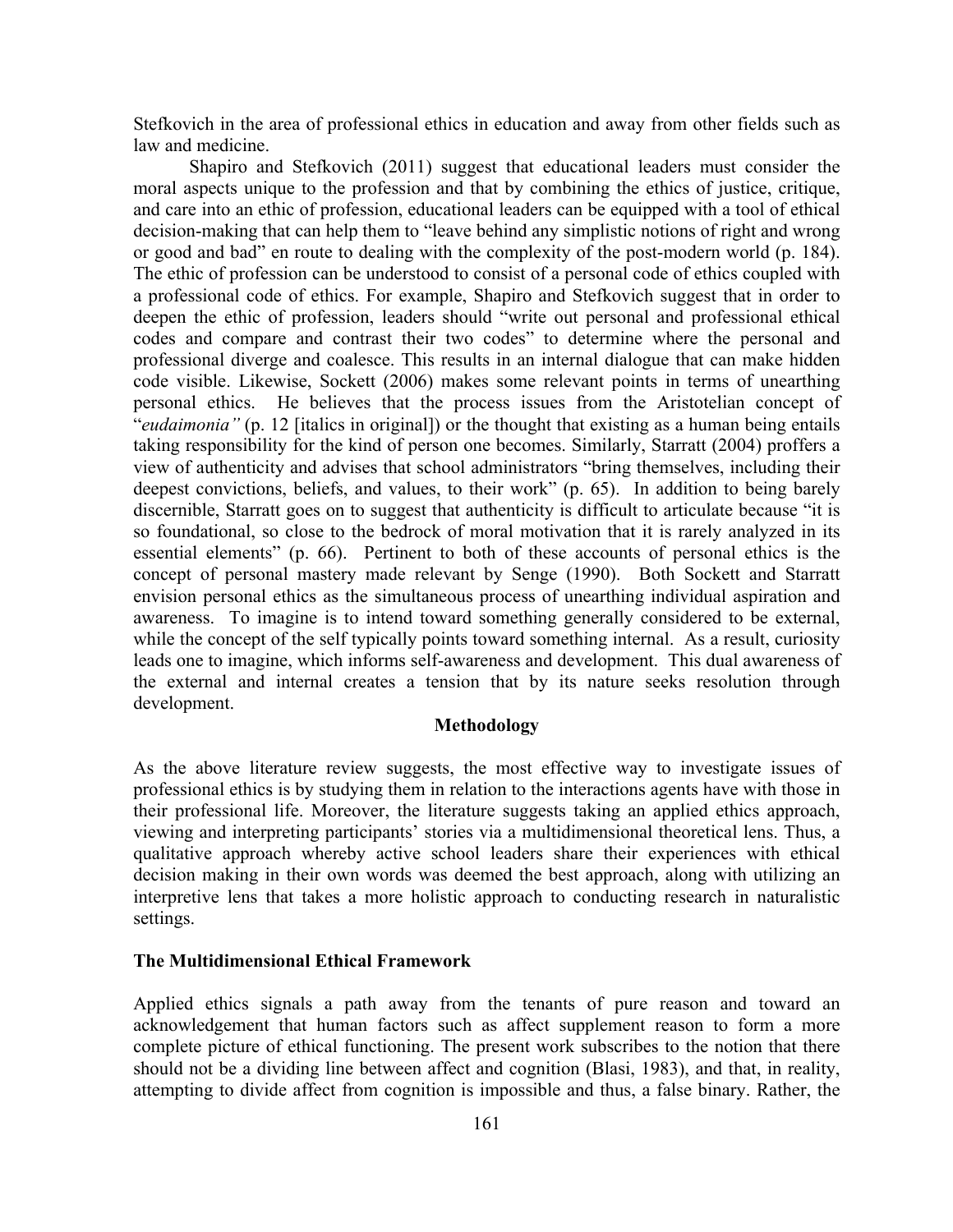self exercises a central and active role in decision making that entails interplay between a variety of ethical, moral, and professional commitments. Thus, a multiple ethical paradigm is needed to get at the heart of ethical decision making in the case of this project.

As explained above in the literature review, the multiple-ethical paradigm consists of four areas related to applied ethics in school administration: (a) the ethic of justice, (b) the ethic of critique, (c) the ethic of care, and (d) the ethic of profession. In addition to viewing ethical decision making in light of these concepts separately, professional narratives were also examined to discover the interplay between the areas of consideration: for example, ways the ethic of justice interacted with the ethic of care, which will be explained in greater detail momentarily.

#### **Participant Selection**

Participants were purposefully sampled from a pool of experienced practicing leaders who are pursuing/were pursuing a doctoral degree (both EdD and PhD) in an educational leadership program from an accredited, Research I university in Virginia. The reasoning behind this approach was based on the need to find seasoned educational administrators who have had ample experiences in the field and may be open to sharing their experiences with a peer researcher. The population consisted of 167 potential participants who were sent an email inviting them to participate in an online survey which was hosted by SurveyMonkey. The email provided a brief overview of the project, the name of the principal investigator, acknowledged that participation was voluntary, explained that data would be protected, and provided a link to the online survey. Follow-up emails were sent to the same population during the second and third week following the orginal message. The same population received follow-up emails because there was no way to distinguish between those who had and had not completed the survey. Participants who also wished to participate in a follow-up interview were invited to provide contact information.

#### **About the Sample**

Regarding the years of experience that participants had as an educational leader, 6 of 42 respondents had 0-5 years experience (14.3%), 17 had 6-10 years experience (40.5%), 6 had 11-15 years experience (14.3%), 6 had 16-20 years experience (14.3%), and 7 had 21 or more years experience (16.7%). While a significant percentage of the sample reported an experience level of 6-10 years, no single experience level constituted a majority of the sample. Participants were asked to indicate the context in which the majority of their experience was invested. In terms of context, 11 participants reported that the majority of their experience as an educational leader was in urban contexts (26.2%), 5 participants reported that the majority of their experience was in rural contexts (11.9%), and 27 participants reported that the majority of their experience was in suburban contexts (64.3%).

To provide information relevant to describing the sample, participants were also asked to share the level at which the majority of their experience was invested. In terms of level, 13 participants reported that the majority of their experience was at the elementary/primary level (31%), 9 participants reported that the majority of their experience was at the middle level (21.4%), and 18 participants reported that the majority of their experience was at the high school level (42.9%). Additionally, 2 participants did not answer this question (4.7%). While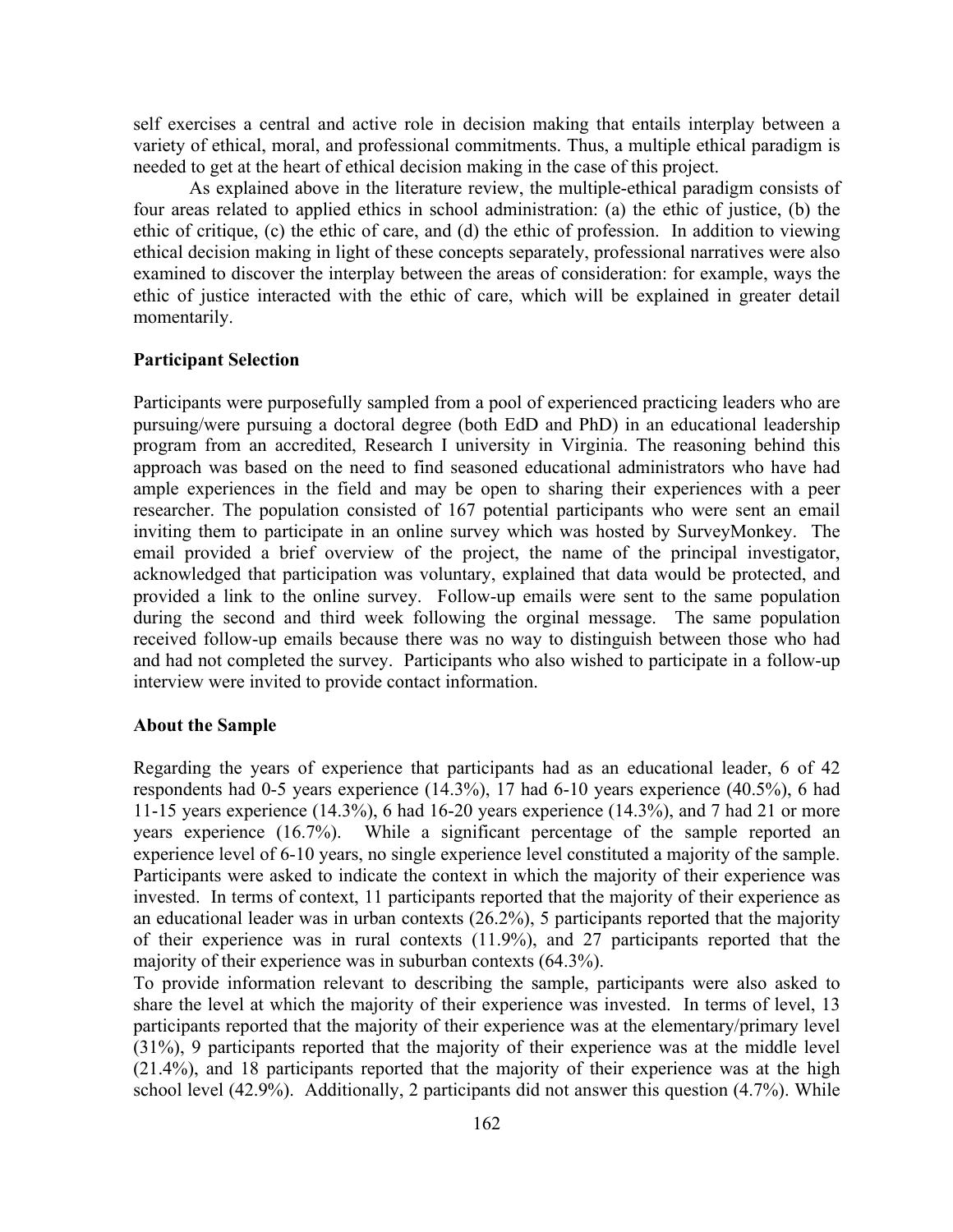generalizability was not a specific goal of this study, it is important to point out that the spread of the sample in terms of years of experience and work contexts are varied, which signals toward a reasonable balance of the sample.

The sample of 4 participants for interview included leaders who identified evenly (current position) as assistant principal, principal, central office administrator, and other. Of the 4 participants, 3 were female and 1 was male; years of leadership experience reported, 0-5 years, 6-10 years, and 21+ years; and, in terms of leadership context and background, 2 participants reported that the majority of their experience had been in suburban middle schools, and 2 participants reported suburban high schools.Interview participants were purposely selected based on the nature of their critical incident reports amongst those willing to be contacted later.

### **Data Collection Methods**

Data were collected using narrative inquiry utilizing the "critical incident technique" and semi-structured interviews. Literature supports the critical incident technique as an appropriate means through which to examine practicing professionals' responses to ethical dilemmas in education (Colnerud, 1997; Pope et al., 2009; Shapiro & Stefkovich, 2011). Further, decision-making from a multiple ethical perspective involves affect (Starratt, 1991). There is evidence that the critical incident technique can capture such emotional content since "it is reasonable to argue that the perceived 'critical incident' is essentially an emotional event…" (Cope & Watts, 2000, p. 114). Since this research aimed to collect fully contextualized data, this approach allowed participants to respond in their own words and from their own particular perspective; thus, providing a complete description of the ethical conflicts they have faced.

**Narrative Inquiry.** A survey platform was used to gather narrative data via the critical incident technique specifically. There are three assumptions commonly associated with the critical incident technique (Flanagan, 1954): First, it is important that the incident correspond to a clearly articulated case. Second, if the respondent cannot produce a clear account of what occurred, then the case is not valid. Third, the unit of analysis is the critical incident itself. According to Pope et al. (2009) using the critical incident technique "involves asking subjects to respond in writing to a single question about a significant experience" (p. 779). Thus, to capture information relevant to the research question, the solicitation posed to participants was: "Briefly describe a situation or a kind of situation in which you find it difficult to know the right or wrong thing to do from a moral/ethical point of view in relation to [student best-interest]" (Colnerud, 1997, p. 629; Pope et al., p. 779). Consistent with literature, added to this solicitation is "Feel free to describe a first-hand experience with ethics and [the best interests of the student] or more general ethical issues you have encountered with [the best interests of the student]" (Pope et al., p. 779). As noted above, of the 167 potential participants invited, 42 committed to participating in the survey. Of the 42 who participated, 39 responses fit the criteria as outlined above and were included in the data analysis phase.

**Semi-structured Interviews.** To further tease out the relationship of ethical conflict to leadership background and school context, semi-structured interviews were conducted. As noted above, from the pool of reported critical incidents that met the criteria for inclusion, four participants were purposefully selected for semi-structured interviews. Face-to-face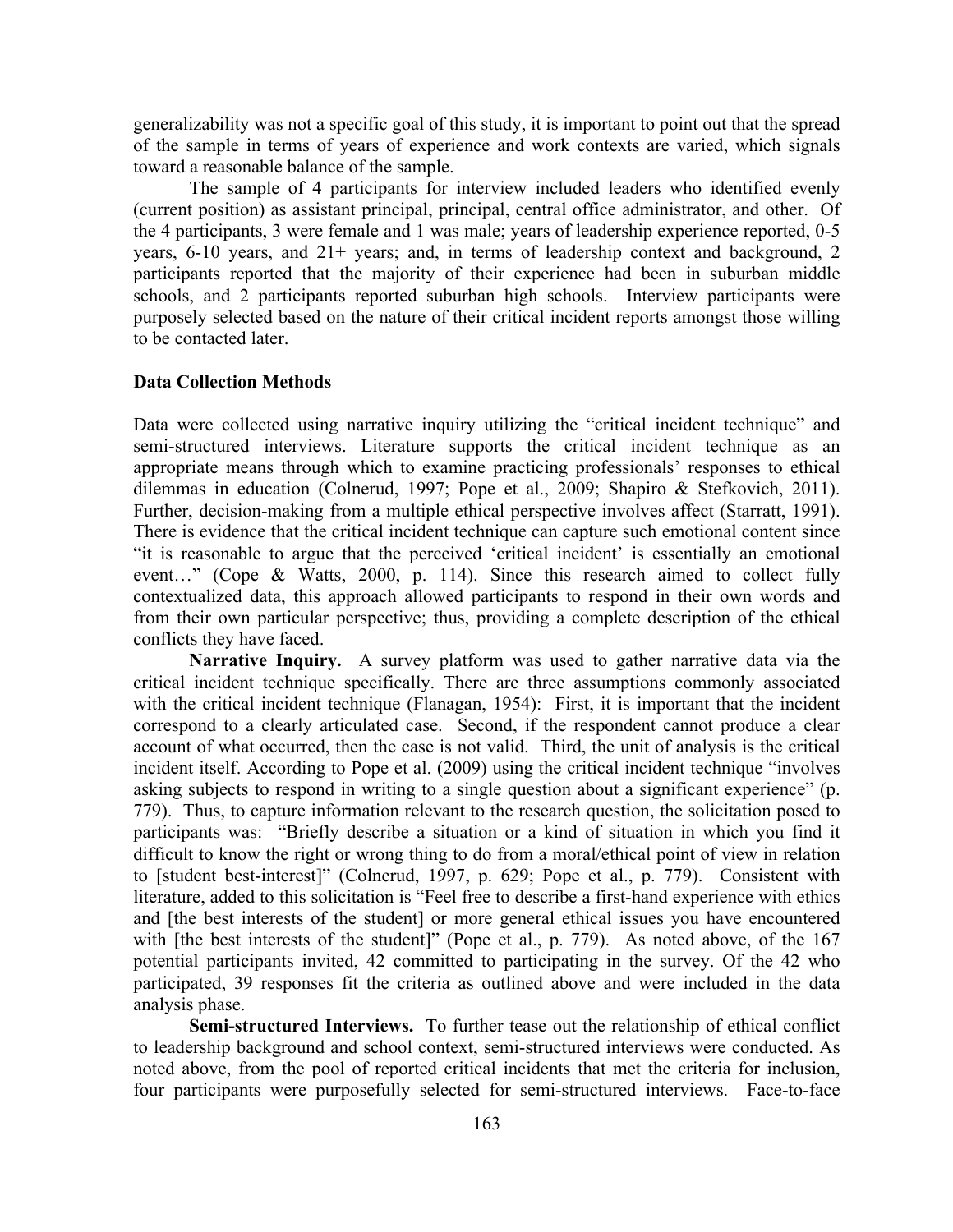interviews, lasting approximately 60 minutes each, were conducted and digitally audio recorded.

#### **Data Analysis Methods**

Maxwell (2005) advocates a three-pronged approach to data analysis: coding, organizing, and sense-making. In the present study, coding, organizing, and sense-making took place in an ongoing manner. As the critical incidents were received they were labeled with a numerical value from 1 to *N*. After examining the contents of the solicited critical incidents, a table scaffold was created displaying column headers representing anticipated domains of ethical conflict (Colnerud, 1997). After the critical incidents were categorized by domain of conflict, they were organized in a second table in relation to the ethical paradigms that conflicted (Starratt, 1991). The second table thus listed ethical paradigms of justice, care, and critique as row and column headers. Based on the outcome of this process, an organizational code was placed at the upper right corner that signified conflicting ethical paradigms.

Data gleaned via interviews were also organized and coded during the sense-making process. Reading transcripts numerous times enabled the gleaning of data that applied to four themes: 1) Ethical conflict and leadership background; 2) Ethical conflict and school context; 3) The role of ideals and principles in decision-making, and; 4) How decision-making helped or hindered meeting the needs of the student. Taken together, data from all sources were examined to find connections and make meaning that would produce substantive recommendations for professional development and future research.

#### **Limitations**

Generalizability is not possible and was not an aim of this study. Moreover, since most of the data collected was based on reconstructions of past events, reported critical incidents are dependent on respondents' ability to accurately recall them. As noted (Rest et al., 1999), sometimes people know more than they can tell; therefore, the critical incidents "may not accurately reflect the intensity of […] thoughts and feelings…" (Cope & Watts, 2000, p. 116). But as these scholars note, capturing critical incidents as they naturally occur is a methodology that is very difficult to operationalize so "researchers will always be dependent on the subjective representations of their respondents" (p. 116). In addition, since the population for this study was 167, and the sample was 42, the sample size (25%) can be considered a limitation as well.

#### **Findings**

#### **Conflict Domains**

Prior research suggests that situations that cause teachers to experience ethical conflict find their origin with students, parents, and/or colleagues (Colnerud, 1997). As Table 1 shows, 9 (22.5%) of conflicts reported by this sample of leader had to do with students, 10 (25.0%) of reported conflicts had to do with parents, and 20 (51.3%) of reported conflicts had to do with colleagues.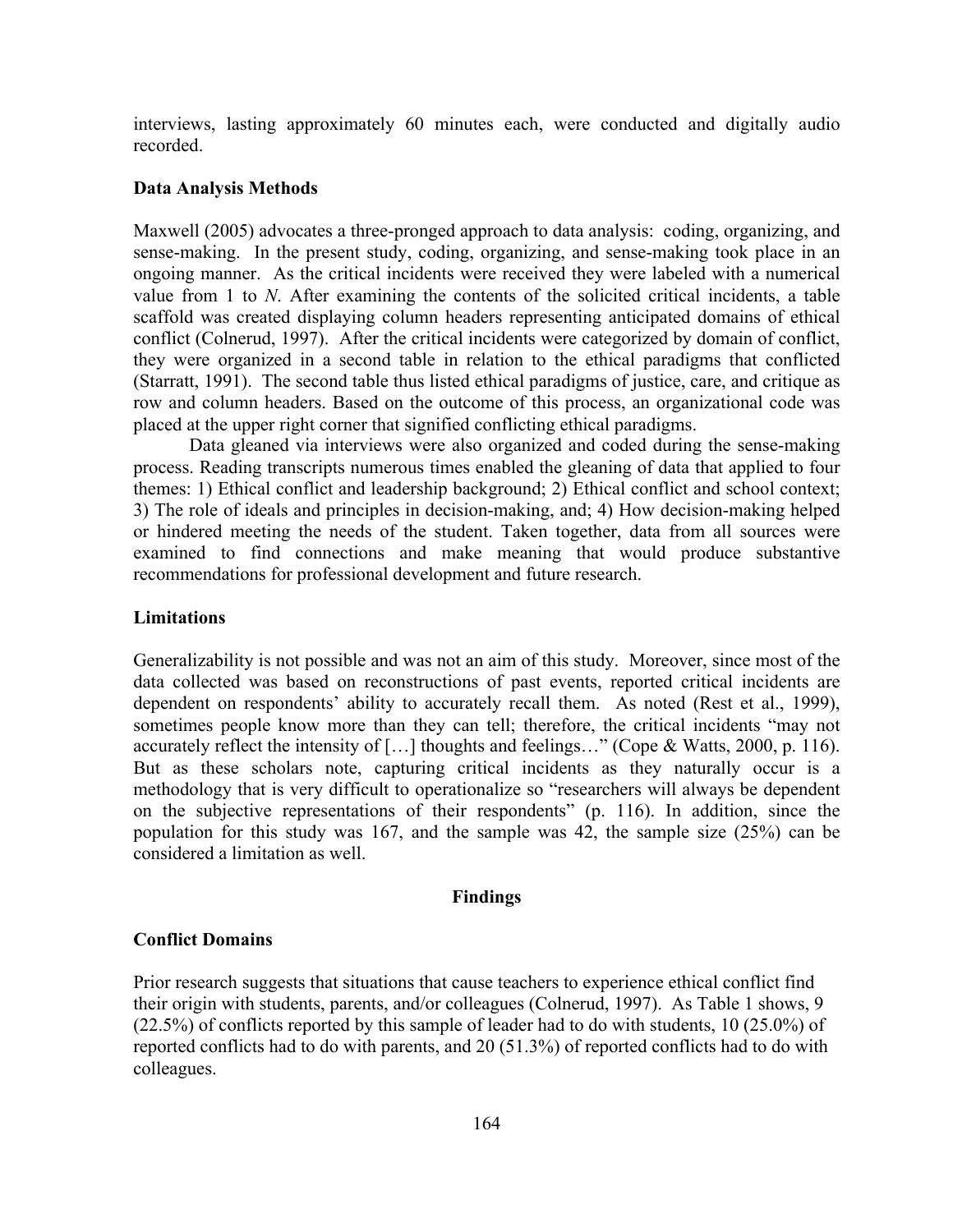# Table 1 *Critical Incidents Categorized by Domain of Conflict*

| $\sim$<br>Jomain of<br>onflict/ | $\sim$<br>Students | Parents | olleagues |
|---------------------------------|--------------------|---------|-----------|
|                                 |                    | 1 V     | ንበ<br>∠∪  |

**Student.** Most frequently, the nature of conflict in the domain of student was related to substandard performance. Such substandard performance created the need for action on the part of the school leader. For example, one middle school principal recalled,

One year as a summer school coordinator, two eighth grade students performed poorly on their final Civics project, which meant they would fail the course. If they failed Civics they would have to repeat the  $8<sup>th</sup>$  grade. I knew this would be the second time each student had failed a grade in middle school. I had the authority to "pass" these students onto high school, even though they had technically failed a required course. I was conflicted between holding these two students to an academic standard versus putting them back into a potentially negative situation by having them repeat another grade in middle school.

Another school leader shared similar thoughts, adding,

In education, there are rules, policies, and guidelines that you are expected to follow. At times, a student has not followed the rules and are supposed to receive a specific consequence. There are times when you know the student's home life and it is better for him/her to be in school than not…

Conflicts within the domain of the student were not limited to the K-12 school setting. Rather leaders in higher education also expressed concern about balancing ethical decision-making in the best interests of students:

In my work with students in higher education, I encounter ethical conflicts when students with psychiatric/mental health concerns appear to be at risk, and parents become involved out of concern. I am bound by FERPA, however must weigh the safety of the student, their right to autonomy, and their risk for harm in making decisions to talk with parents or other support persons outside the university.

From the sample responses above, it appears that in dealing with conflict in the domain of student, leaders are able to discern the connection between their decision-making and its impact on the student's best interests. When deciding to spare students from unnecessarily negative consequences, leaders seem equipped to draw from more than one ethical frame and are mostly disinterested in what rationalism may call for. It is, however, also important to note that the voice of the student is largely absent in the accounts of these leaders.

**Parent.** It appears conflict that involves parents is more nuanced and problematic than conflict with students. This nuance often seems related to the competition that results when the parent and the educational leader engage in an *ethical tug-of-war* with respect to the best interests of the student. The tug-of-war signals toward the inclusion of the perspective of the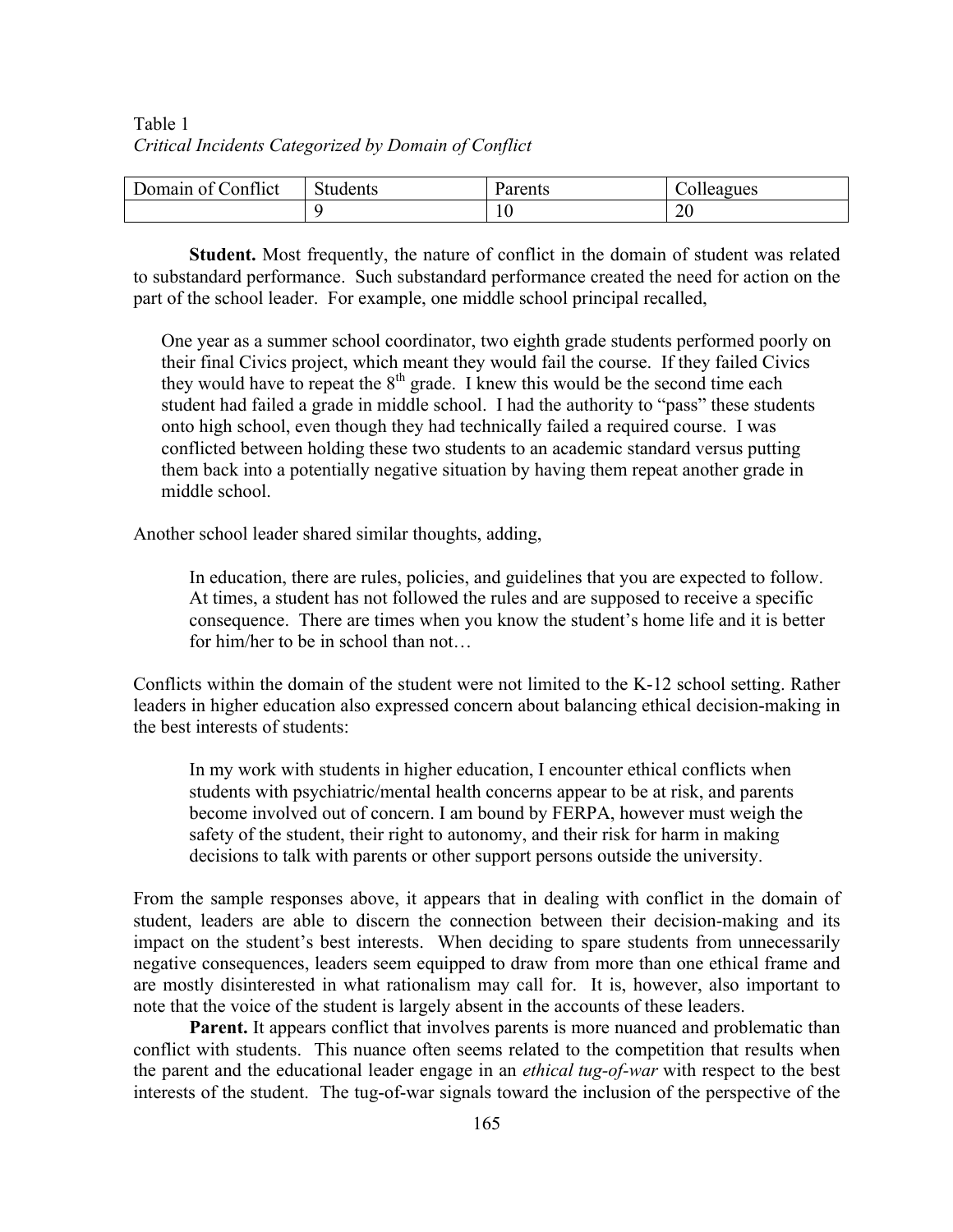parent in the leader's scope of justice (Passini, 2010). As the following quotes highlight, such competition can create space for the best interests of the student to be jeopardized. For example, one respondent complained that while parents have the interests of only one child in mind, as a school leader, they are responsible for the welfare of hundreds of students:

Parents often refuse to accept the fact that their child is not the only child to be considered in most instances. As building administrators, we must always find the solution that is in the best interest of not only the one student but all the students.

In addition to struggling to define best interests in terms of individual responsibility as outlined above, school leaders also struggle with parents over definitions of best interests when individuals' moral and ethical commitments differ culturally (or what constitutes good parenting). For example, one principal described experiences whereby students were caught stealing items in the classroom or directly from other students. Additional investigation revealed that, according to this leader, the adults in the home have condoned stealing: "It is difficult to suspend a student for a day out of school for stealing when they have not been taught differently." Another principal described their negative feelings when faced with "bending the rules" with "problem parents" when issues of residency are raised, noting: "I hate when they are moved multiple times during their elementary careers."

**Colleague.** The collegial conflict reported in the present study primarily involved superiors, however leaders can also experience conflict with subordinates. An important concern of the respondents in this study was that ethical conflict was due to occupying an uneven position of power relative to those who oversee their decisions. In effect, these leaders felt that they had no real choice given the stance and expectation of their superiors, which can favor rational decision-making. Thus, subordinate leaders may jeopardize student best interests as a result of remaining loyal to their superior. In other cases, a leader may maintain loyalty to a teacher or other colleague at the expense of a student's best interest. For example, one respondent reported an incident whereby the leader turned a blind eye to student maltreatment. However, much of the conflict involving colleagues was more closely related to Samier's (2008) notion of moral inversion or the notion that legal-rational values prevail at the expense of other approaches to decision-making. For example, one leader expressed,

It creates an ethical conflict for principals every day when they are told to adhere to zero-tolerance policies and to bring better classroom and behavior management to their schools (thus increasing student achievement and growth) AND, at the same time, are told that they must keep a keen eye on the number of out-of-school suspensions of students with disabilities or students of color.

In another example, a school leader described trying to balance support for resource officers with protecting students:

I always have an ethical issue when asked to sit in with the police officer during an interrogation. We are supposed to watch out for the student and yet we are also supposed to let them talk which in many cases results in a confession and legal ramifications.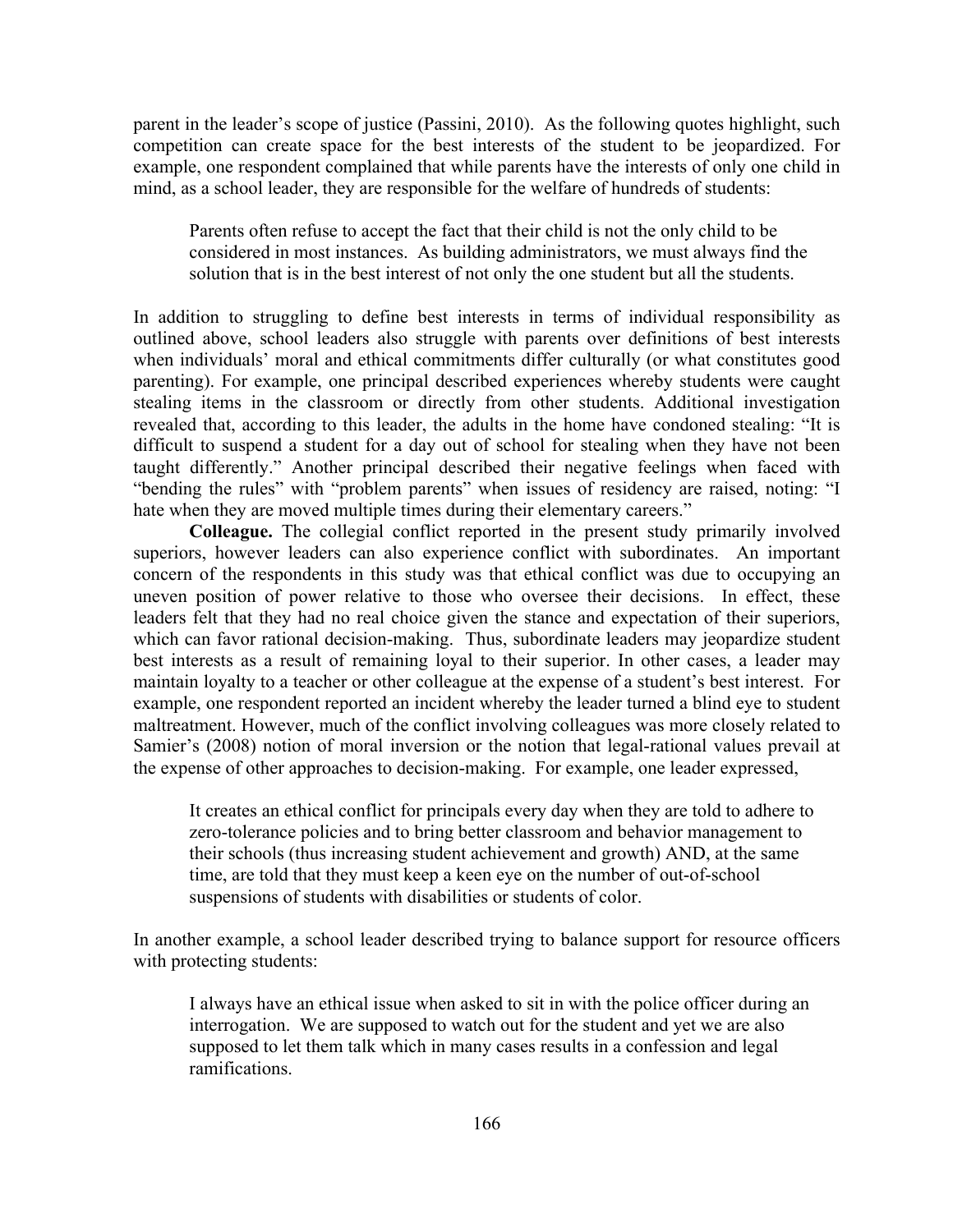# **Conflicting Ethical Paradigms**

In addition to experiencing conflict across the domains of student, parent, and colleague, the participants also described ethical situations that showed conflict between competing paradigms. When the ethics of justice, critique, and care interface, they can conflict. Thus, leaders are called on to acknowledge the complexity of situations they face and view them as solvable puzzles. This conceptual frame is reminiscent of Shulman (1998) who observed that a fully developed professional educator ably confronts "highly situated problems that draw together theory and practice in the moral sea of decisions to be made, actions to be taken. Options are rarely clean; judgments must be rendered" (p. 525).

As shown below in Table 2, ethical paradigms can conflict with themselves and with other paradigms. The nature of the critical ethical incidents can be described by their location in Table 2. An examination of the pattern of results in Table 2 shows that of the 39 incidents, three (7.7%) involved justice vs. justice conflicts, 21 (53.9%) involved justice vs. care conflicts, 10 (25.7%) involved justice vs. critique conflicts, and five (12.9%) involved care vs. critique conflicts.

| Table 2                                                      |  |  |
|--------------------------------------------------------------|--|--|
| Conflicting Ethical Paradigms in Reported Critical Incidents |  |  |

| Conflicting | Justice | Care | Critique |
|-------------|---------|------|----------|
| Paradigms   |         |      |          |
| Justice     |         |      | 10       |
| Care        |         | -    |          |
| Critique    |         |      | -        |

*Note:* Dashes indicate that ethical paradigms did not conflict in reported critical incidents.

**Justice vs. Justice.** When participants described critical incidents where concepts of justice collided, most often school leaders explained this justice-justice conflict as having to do with individual respect, the principle of greatest good, zero-tolerance policies, and professional duty. Only three responses fit this category and is captured in the following quote:

Maintaining a safe, orderly learning environment for every student may conflict with an individual's best interests…So, overall, weighing the best interest of one versus the best interests of many often times brings questions and conflicting emotions.

**Justice vs. Care.** Respondents struggling to negotiate the ethic of justice with the ethic of care were found among all domains (students, parents, colleagues) and most often had to do with struggling with emotions, relationships, and communications and values of trust and beneficence. Responses indicated attempts to balance consequentialist perspectives embedded in the ethic of justice with elements of contextualization emblematic with the ethic of care. For example, one school administrator shared,

In education, there are rules, policies, and guidelines you are expected to follow. At times, a student has not followed the rules and are supposed to receive a specific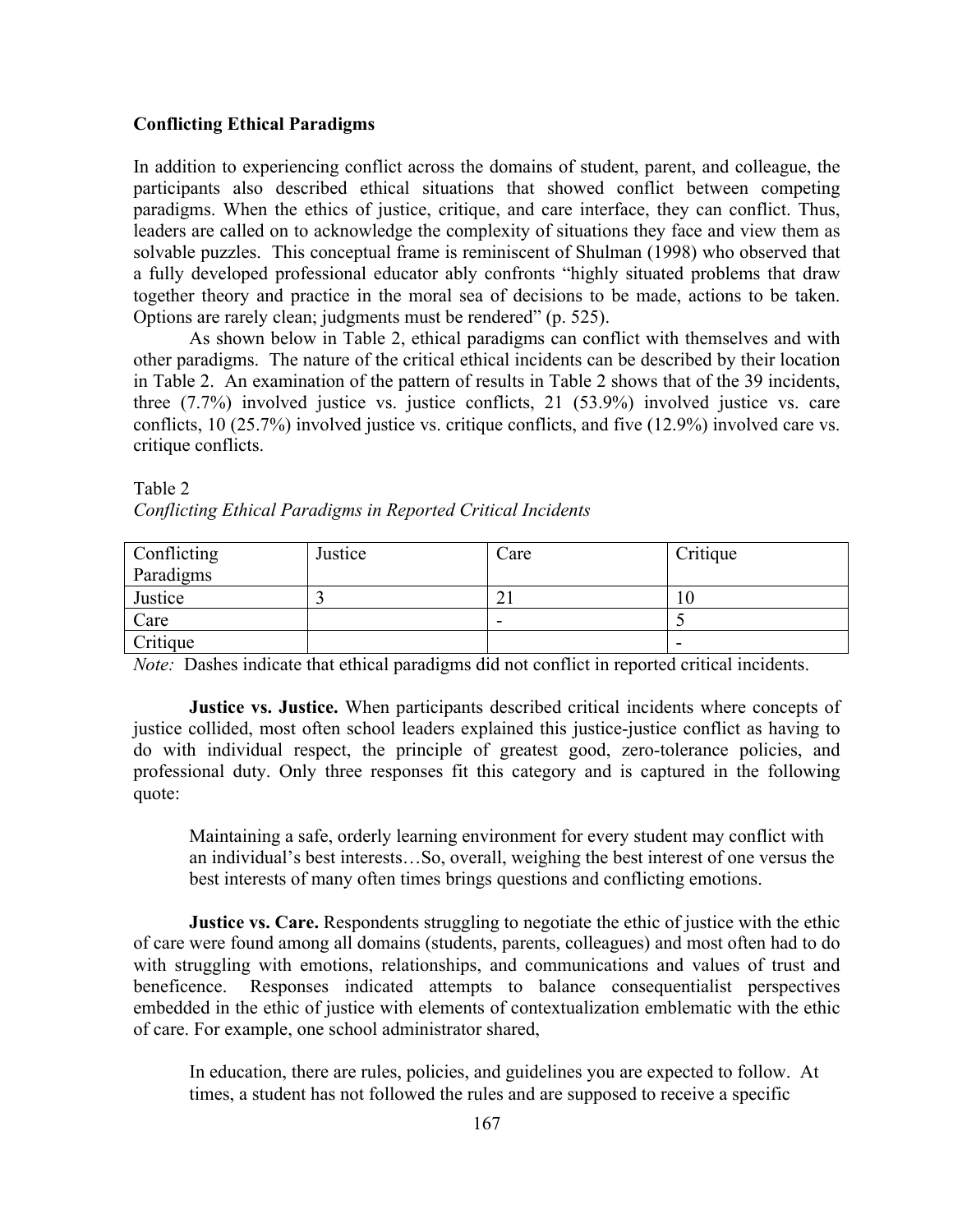consequence. There are times when you know the student's home life and it is better for him/her to be in school than not, which becomes trivial with finalizing your decision.

Similarly, another school leader explained a justice-care conflict in terms of handling a specific zero-tolerance policy infraction:

As a principal, I had a student come to my office and show me a small knife he had accidentally brought with him to school. Policy dictated zero tolerance, and an automatic suspension. However, I discussed the situation with the student, called his parent with him present, and had the child talk with the parent. I then told the parent that the child had done the right thing in coming to me, and had them come to pick up the knife.

**Justice vs. Critique.** Recall that the ethic of critique can help to relax tensions associated with the ethic of justice. Conceptual themes associated with the justice v. critique conflict were oriented in social justice concerns such as protecting special populations and preserving equality. For example, one principal recalled a family with a single working mother who sometimes needs the older child to watch the younger children if they are ill. Normally, these absences would not be excused, but this particular principal was able to contextualize the situation and excuse the absences indicating, "If she does not go to work, she does not get paid." While having the child in school is important, the welfare of the family took precedence in this particular situation. Rather than expel the student for excessive absences, the administrator critiqued the policy in light of social justice concerns that took into account the contextual complexities of poverty and family obligations.

**Care vs. Critique.** Similar to the justice v. critique concerns, the care vs. critique conflict includes elements of contextualization as well as acknowledgement of special populations. For example, a higher education administrator noted:

In my work with students in higher education, I encounter ethical conflicts when students with psychiatric/mental health concerns appear to be at risk, and parents become involved out of concern. I am bound by FERPA, however must weigh the safety of the student, their right to autonomy, and their risk for harm in making decision to talk with parents or other support persons outside the university.

Rather than experiencing conflict with a student with a disability, one school principal reported experiencing conflict with a teacher with special needs who was not meeting the requirements of the job. When confronted with instructional shortcomings, the teacher in question "wanted me to feel sorry for her because she has a disability." This principal then had to find a way to show care for the teacher while also "holding her responsible for her job duties."

Taken together, the ethical conflict that practicing educational leaders experience can be categorized in terms of both conflicting paradigms and domain of conflict as shown in Table 3 below.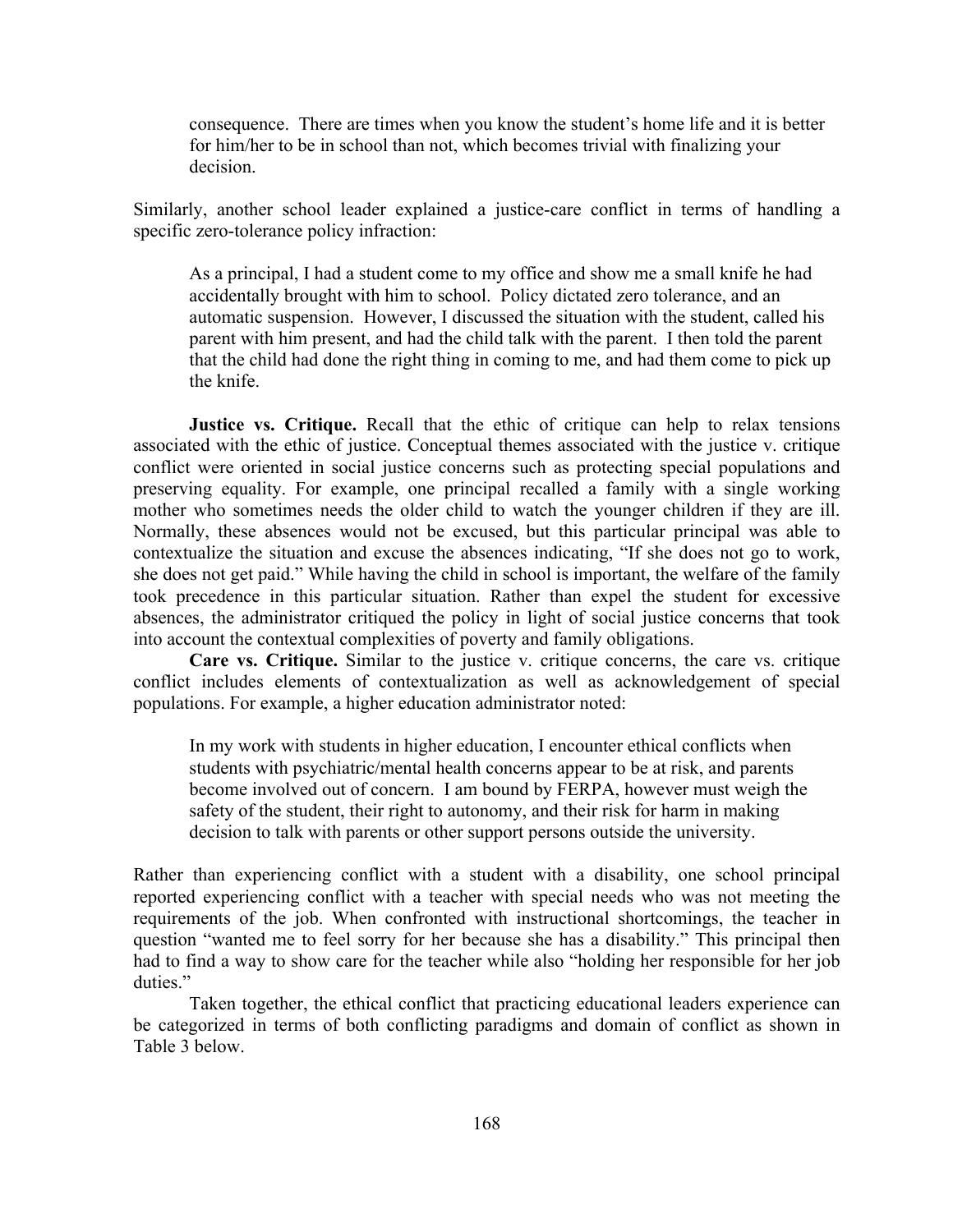| Domain              | Students | Parents | Colleagues | Total |
|---------------------|----------|---------|------------|-------|
| Justice vs. Justice |          |         |            |       |
| Justice vs. Care    |          |         |            |       |
| Justice vs.         |          |         |            | 10    |
| Critique            |          |         |            |       |
| Care vs. Critique   |          |         |            |       |

Table 3 *Incidents Categorized by Paradigm and Domain of Conflict*

In describing the ethical conflict experienced by this sample of leaders it becomes clear that mitigating conflict with colleagues is integral to supporting the best interests of students. As is shown in Table 3, the majority of conflict leaders experience involves colleagues (51%) and of these collegial conflicts 12 (60%) involve the ethic of justice and the ethic of care. Also of note is that the majority of all conflicts (53%) involve the conflicts between the ethics of justice and care and that 26% of conflicts involve conflicts between the ethics of justice and critique.

# **Ethical Conflict and Leadership Background**

The three female interviewees emphasized how their years of experience, along with the varied contexts in which they have served over the years, played a major role in their ethical growth and decision-making processes. For example, one female principal shared that her almost 20 years of experience teaching and leading in the middle and high school settings had helped her understand the developmental process of youth across the years, enabling her to view infractions in terms of not only policy, but according to the developmental level of the student. Her rich background facilitated the decision-making process because she was better able to gauge appropriate vs. inappropriate behavior, perhaps better than someone who had less time in the profession and/or less diverse experiences. The other two female principals also noted the importance of their combined years in diverse settings and how their background facilitated the contextualization of relationships. While the sole male principal also expressed the importance of contextualizing relationships, his decision-making process was based on balancing "the mores of the community" and what is "best for the child within the context of the community," with "what policy or normal procedure dictates."

# **Ethical Conflict and School Context**

As the above section suggests, leadership background is closely related to school context. All four of the principals interviewed discussed the importance of understanding the background of the students, families, and community when making decisions, but more importantly, the importance of considering the age and grade level of the student. For example, the male principal said,

Obviously there is a difference between the way we may deal with elementary students – very young elementary students, middle school students and high school students because of the level, the age, the work that we've had with kids. Personally, at one of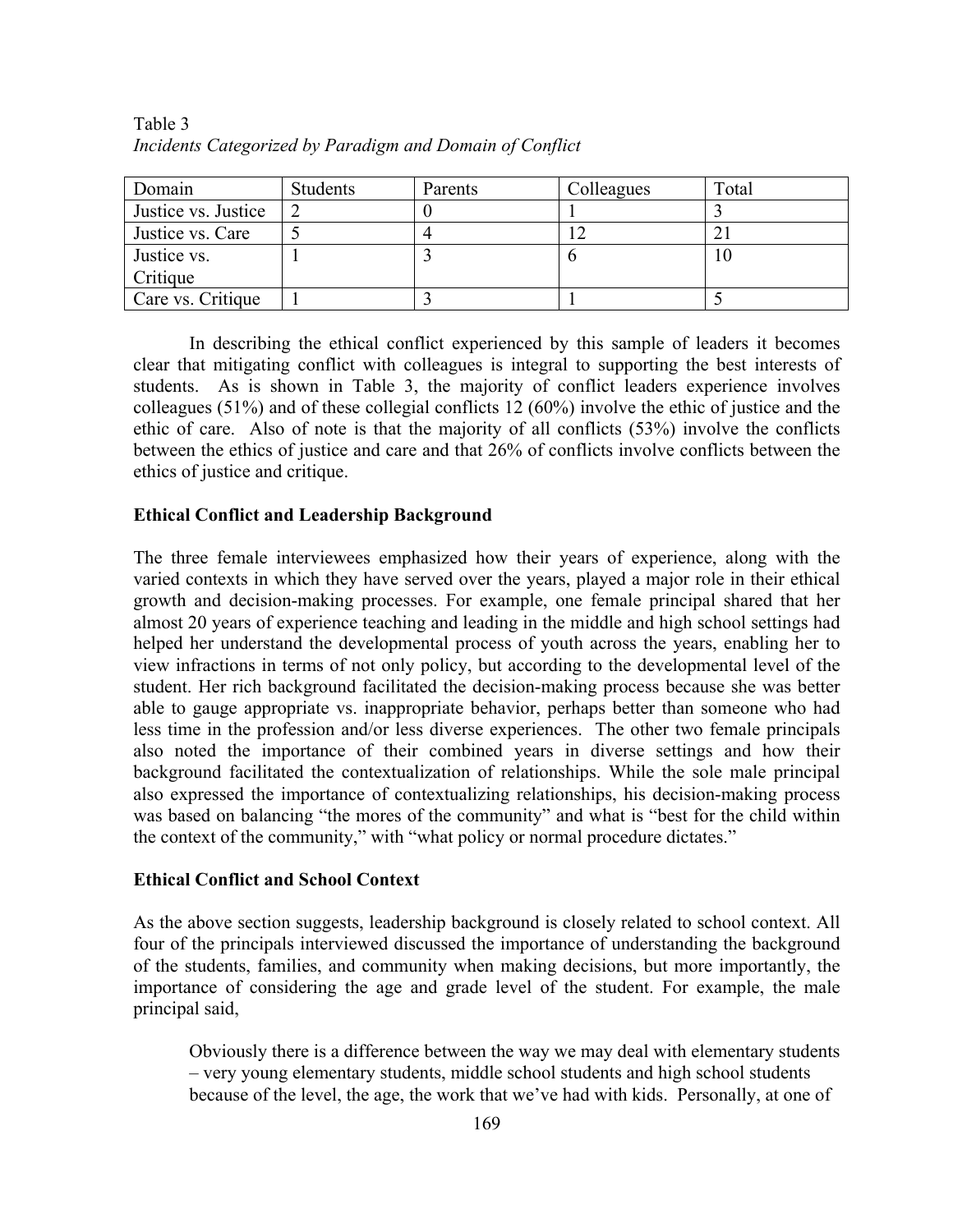my schools where I had multiple ages…I had sixth, seventh and eighth graders, and when I would bring in my sixth graders in I would discuss information with them and talk to them about what my expectations where…my expectations were quite different with my eighth graders, particularly those that had been with me for several years and they knew what our rules were, what I would tolerate and what I wouldn't. And so my expectations were different for the older students than for the younger students. And I think in many cases, we see that our expectations would be different for a junior/senior in high school that has seen numerous situations as opposed to a student who is in first or second grade.

# **The Role of Ideals and Principles**

While all four interviewees discussed the importance of taking a balanced approach to ethical decision-making, the three women specifically talked about the role of emotion and feelings of care that interplay in the decision-making process. It was also interesting that the sole male participant spoke about the inevitability of conflict as just one aspect of the job. Two of four participants (one male/one female) spoke about the importance of looking at the situation from the point of view of many in their quest to find a balanced approach. For example, the male principal said,

Principles will change; policies and procedures may change depending upon where you are, but your ideals kind of stay with you all the time. Ideals for me basically mean looking at situations and trying to do what's best for children…do what's best for kids. I'm constantly trying to balance what's best for the whole verses what's best for this individual student; what's best for the teachers in the teaching environment versus what I'm doing with this one student. But I always try to look at the individual child and make a decision that's best for the child without creating any kind of major conflict with our procedures, our policies and what we do for the whole.

Similarly, the female principal in consideration explained,

For me, one is your personal moral and ethical set of how you make decisions; that's one for me. Two, it's what we as a school have decided we are going to use as our guiding expectations and what consequences are going to be; we try to all be on the same page with that. There's the individual student piece and what that student needs, whether or not it may fit in that paradigm or that framework in which we have established as a school, district expectations and parental expectations too. But trying to weigh all that, I try to see things from various perspectives; from the perspective of the teacher, from the student perspective, the parent perspective, community perspective, what other students will see as a result of how we responded to that situation in trying to balance all of that for the most good of everyone involved.

# **The Best Interests of the Student**

For all four interviewees, making decisions that are ultimately in the best interests of individual students is directly related to all of the above concerns. While one principal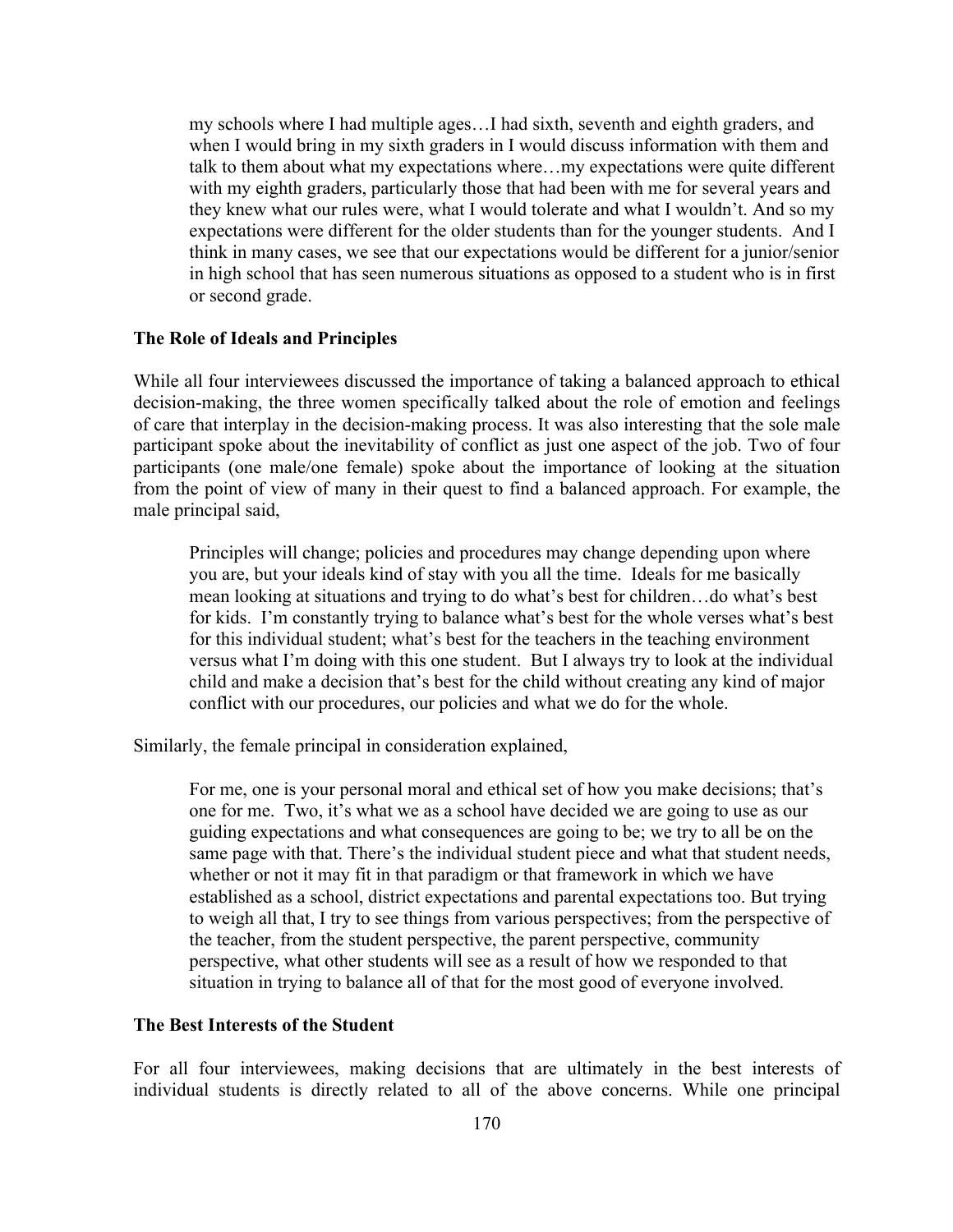believed her commitment to fully contextualize relationships enabled her to do the right thing, she also noted the emotional aftermath (or not) vis-à-vis "the ultimate support you have" and whether "you are going to be backed or not from your superiors." The other three participants were less confident in their abilities to always do the right thing, but also connected the ability to meet the best interests of students to whether or not written policy and district office personnel gave individual leaders "space" for autonomy. For example, one school administrator noted that he strives to be a "good administrator" and to have a "good ethical foundation" but that policy generally, and zero tolerance policies in particular, "forces us to make some decisions that aren't in the best interest of children." Similarly, another principal acknowledged mistakes she had made:

Well I mean there certainly were situations where I think I called it wrong. There were certainly times where circumstances were outside of my control. There are times when it doesn't matter what I think; whoever is ahead of me and gets involved and makes a decision, it doesn't matter what my input is. Sometimes people who supervise us have rules and policies that we don't understand, things that we don't get so see in the big picture, and so there were times I felt student's needs were not served because of those circumstances…

### **The Role of Preparation Programs and Professional Development in Ethical Practice**

Only one of the three informants remembers taking a substantive amount of ethical training, but also noted that while this training was helpful, ethical theory did not become embedded in her personality until she had a chance to actually apply her knowledge in the field:

I did have a good ethics course…that helped, but I feel like you can't really see the full spectrum until you're in the middle of it and have to really sort through things, and consider, and think…

Two other participants seemed to lament the lack of ethical training because ethics was relevant to "everything you do" as a school leader. While all participants seemed to agree that on-the-ground experience was most important, they also believed a background in ethical theory would be beneficial to their work; especially to help them find balance between competing ethical demands. One principal noted that formal training provides an opportunity to "think…and see things from a different perspective and discuss with colleagues and reading a variety of pieces of literature" that would otherwise not happen if formal training in ethics was not present.

# **Discussion, Implications, and Conclusion**

Aligning with the research literature, leaders categorized their ethical conflicts as taking place within the domains of students, parents, and colleagues and described situations in which paradigms conflicted in terms of justice, critique, and care. Of the three domains, conflict with colleagues was most prevalent and within the domain of collegial conflict, the interface of the ethics of justice and care most often are the source of the conflict. In addition, the spread of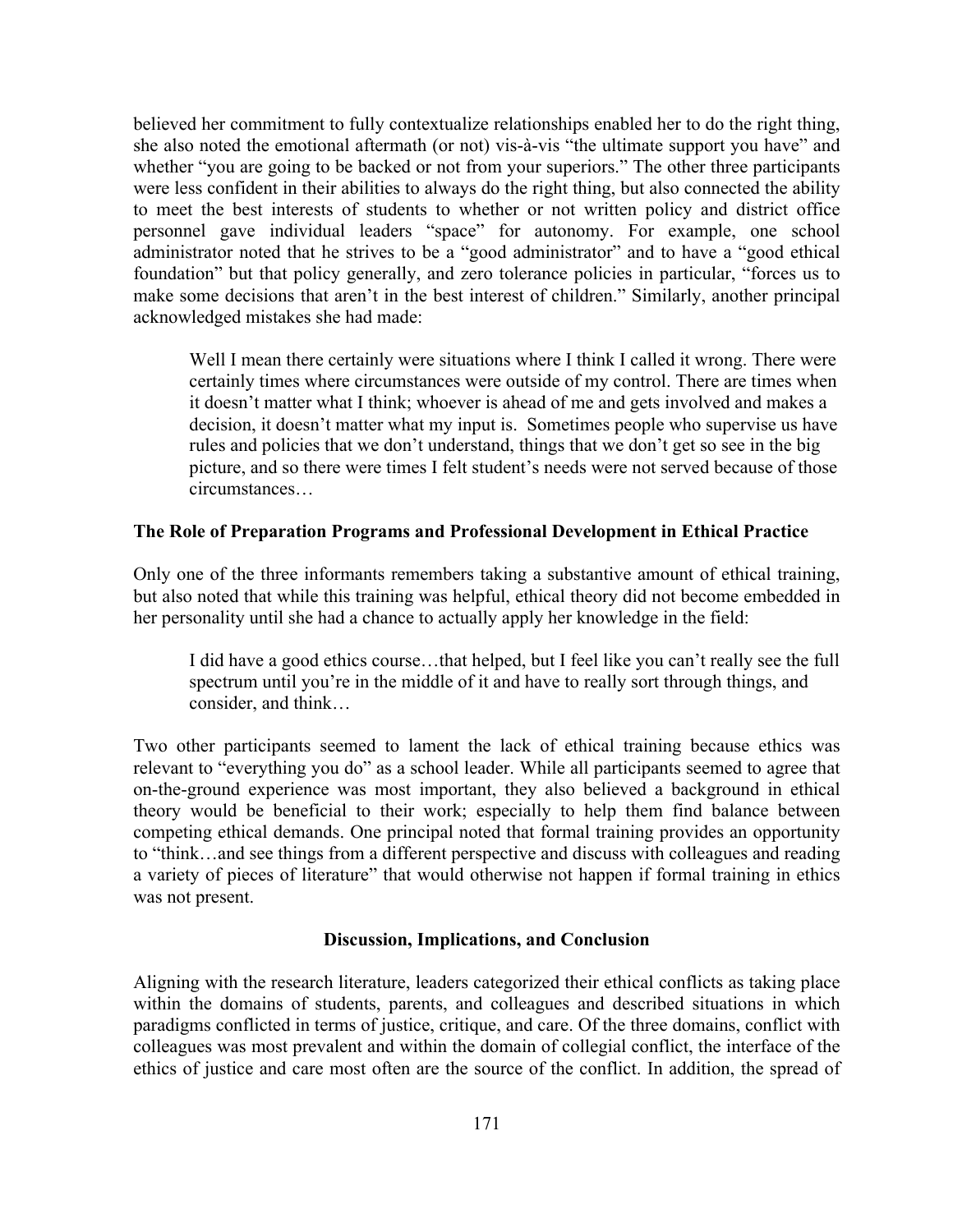incidents across levels and contexts suggest that leaders experience conflict irrespective of the level and context in which they serve.

Findings also suggest that leaders strongly believe their background and experience in context empower them to mitigate conflict to the benefit of the student. However, in situations in which the best interests of students are not served, leaders attribute the malfeasance to external/institutional factors. Coupled to participants' strong ethic of care, balancing policy and expectations of superiors was a source of conflict. While the descriptions of ethical conflict provided in narratives and interviews suggested that leaders in this sample have an awareness of applied ethics, they do not attribute their awareness to preor in-service training, but rather personal values and sustained and varied professional experiences.

Although not specifically pursued, the narrative inquiry and interview data both contain undercurrents of issues related to social justice. For example, both sets of data include references to race and social class. The finding that ethical conflict is spread across levels and contexts suggests that factors such as race and social class may be significantly connected to the ethical conflict leaders' experience.

Moreover, the concern for the student via the ethic of care is a predominate value that emerged in both the narrative inquiry and interview portions of this study. The leaders' perceptions of care, however, are incomplete because neither the critical incident data nor the interview data include the voice of the student. Because of this, leaders' conceptualizations of care are often based on inferred rather than expressed needs (Noddings, 2008). Since the ethic of care is integral to revealing the voice of injustice (Shapiro & Stefkovich, 2011) leaders who fail to consider the expressed needs of students may simultaneously fail to support their best interests (Mansfield, 2013).

In line with Campbell (2008), the responses of these participants are silent on the role their leadership preparation programs played in their ethical development. Campbell's concern that leadership programs model teacher preparation programs remains pertinent fifteen years later: that educational leadership and foundations departments work together to develop leadership programs that make firm connections between ethics in theory and ethics in practice (Shapiro & Stefkovich, 2011; Starratt, 1991) and that purposeful steps are taken to make leadership for social justice a cornerstone of educational leadership programs (Mansfield, Newcomb, & King, 2013). Similarly, steps can be taken to serve practicing leaders by providing opportunities for professional development that teases out the necessary components to balanced decision-making such as context, relationships, and age/level of students.

In terms of areas ripe for future research, there is a need for inquiry that amplifies the voices of students (Mansfield, 2013). For example, this study can be replicated featuring the student as participant. Remember that Iacoboni (2008) found that while humans are born wired with the capacity for assuming the perspective of others being wired does not also mean that such perspective taking is automatic. Care and empathy are integral to supporting the best interests of students and affective factors such as these are enabled when leaders are able to take the perspective of the student (Johnson, 1993; Singer & Lamm, 2009). It is difficult to imagine being able to assume the perspective of students without talking with them first (Johnson; Mansfield). While the critical incident technique proved fruitful in the case of this project, additional research could be done with students to test the efficacy of this tool to better understand the perspectives of students.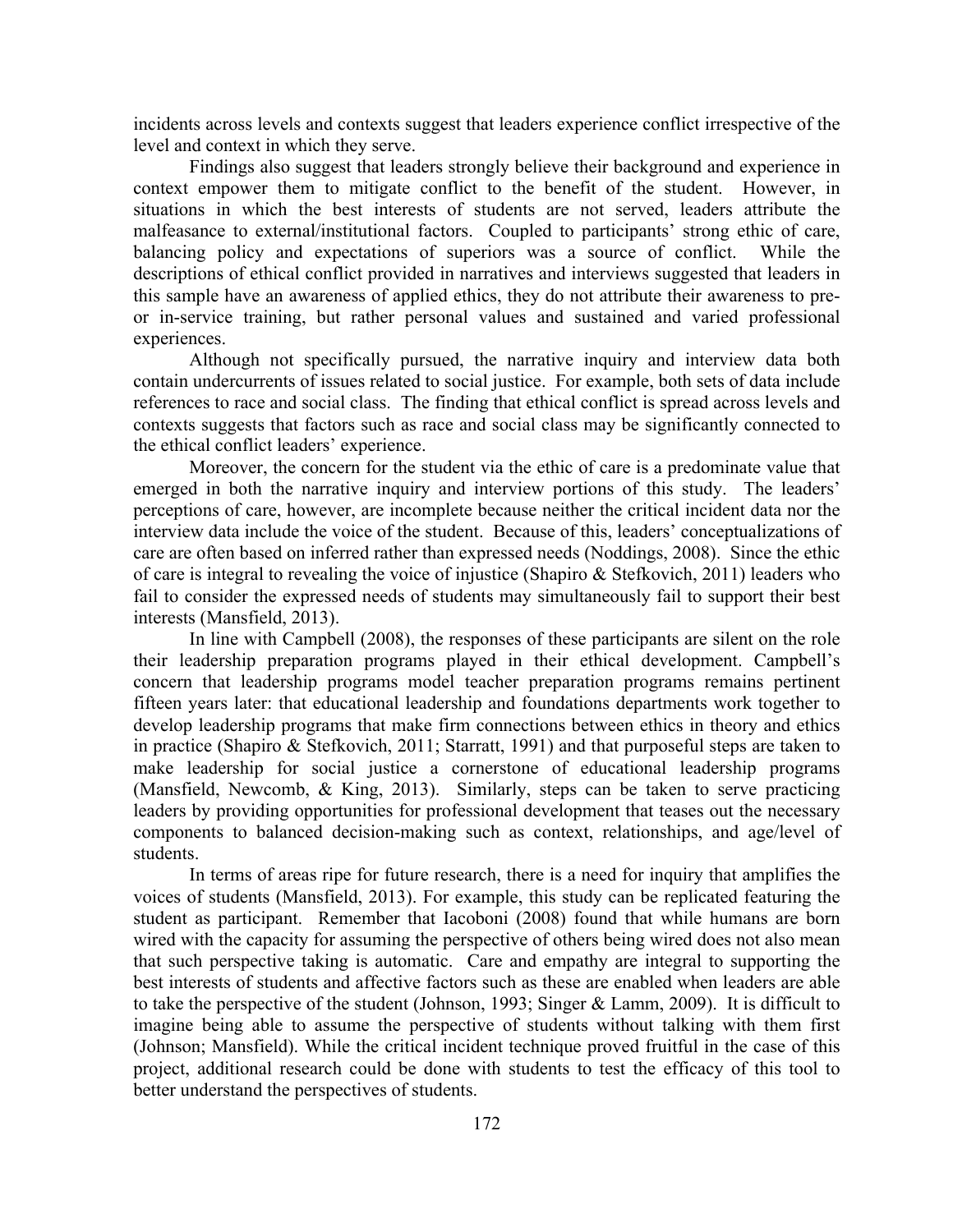In comparison to the teaching profession, the leadership literature is sorely lacking in research that explores the complex and nuanced world of the persistent ethical dilemmas that school leaders face on a day-to-day basis. This study sought to address these gaps generally as well as specifically study the problem of the double mandate that school leaders meet their accountability standards to the institution while also meeting the best needs of students. By utilizing the critical incident technique, this study captured and described the complexity of ethical conflict experienced by a sample of practicing educational leaders through a multidimensional ethical lens. By demonstrating the ways practicing leaders wrestle with ethical beliefs in applied situations, ideal visions of how things ought to be, coupled with the realization of the sometimes-unseemly realities of what really is, the literature receives a modest yet important contribution from this study.

# **References**

- Beauchamp, T. L., & Childress, J. F. (1994). *Principles of biomedical ethics* (4th ed.). New York: Oxford University Press.
- Blasi, A. (1983). Moral cognition and moral action: A theoretical perspective. *Developmental Review, 3*, 178-210.
- Campbell, E. (2001). Let right be done: Trying to put ethical standards into practice. *Journal of Education Policy, 16*(5), 395-411.
- Colnerud, G. (2006). Teacher ethics as a research problem: Syntheses achieved and new issues. *Teachers and Teaching: Theory and Practice, 12*(3), 365-385.
- Colnerud, G. (1994). *Loyalty conflicts in teacher ethics*. Accession Number: ED392738
- Colnerud, C. (1997). Ethical Conflicts in Teaching. *Teaching and Teacher Education, 13*(6), 627-635.
- Colnerud, G. (1991). *Teacher professionalization: Ethical issues and dilemmas*. Accession Number: ED336369; Paper presented at the Annual Meeting of the American Educational Research Association. Chicago.
- Cope, J., & Watts, G. (2000). Learning by doing: An exploration of experience, critical incidents and reflection in entrepreneurial learning. *International Journal of Entrepreneurial Behaviour & Research, 6*(3), 104-124.
- Flanagan, J. C. (1954). The critical incident technique. *Psychological Bulletin, 51*(4), 327- 358.
- Keleher, T. (2000). Racial disparities related to school zero tolerance policies: Testimony to the U.S. commission on civil rights. Oakland, CA: Applied Research Center. ERIC #: ED454324.
- Langlois, L., & Lapointe, C. (2007). Ethical leadership in Canadian school organizations. *Educational Management Administration & Leadership, 35*(2), 247-260.
- Mansfield, K. C. (online first, October 17, 2013). How listening to student voices can inform and strengthen social justice research and practice. *Educational Administration Quarterly,* DOI: 10.1177/0013161X13505288.
- Mansfield, K. C. & Newcomb, W. S. (2014). Student identities matter: A review of the research with implications for ethical leadership. *Scholar-Practitioner Quarterly, 8* (2).
- Mansfield, K. C., Newcomb, W. S., King, T. (2013). Using poetry to reach and teach future educational leaders for social justice. *Educational Leadership Review, 14*(2), 13-27.